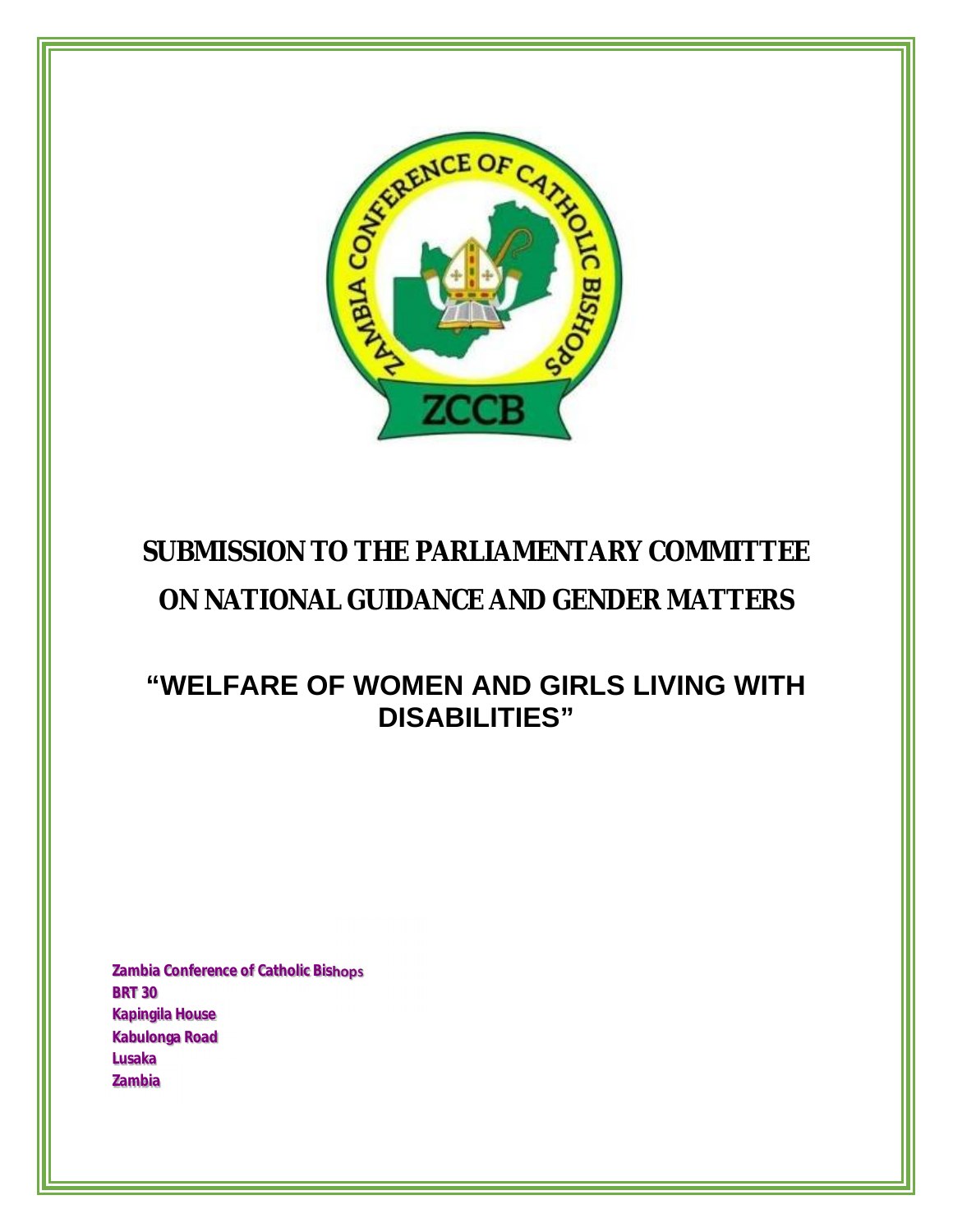#### **November 2021**

# *"Welfare of Women and Girls Living With Disabilities"*

#### **1.0. INTRODUCTION**

One of the most precise and widely accepted definition of Disability inclusion is understanding **the relationship between the way people function** and how they **participate in society**, and making sure everybody has the **same opportunities** to participate in every aspect of life to the **best of their abilities** and desires.

Nations world over are working towards **creating enabling environments** in which persons with disabilities (PWDs) will fulfill all their aspirations to the best of their abilities, who equally have **the obligation to participate in social, economic, political and cultural development.**

In Zambia, the efforts to creating this enabling environment date as **far back as pre independence**, but to date, we **still grapple with the challenges** being faced by persons with disabilities.

Notable among these efforts, is the **2012 National Policy on Disability**, a document intended to reflect the aspirations of persons with disabilities in Zambia and a starting point for **addressing meaningfully the many challenges** being faced by persons with disabilities. Further, the policy would guide Government, Non-State Actors and the nation at large in the **design and implementation of various programmes targeting persons with disabilities**. Although the policy showed Governments commitment to partnering with persons with disabilities, Disabled Persons Organizations and other stakeholders towards the realization of the rights of persons with disabilities as enshrined in the **UN Convention on Rights of Persons with Disabilities**, as it provided a specific framework relevant to Zambia in its efforts to create an enabling environment for persons with disabilities, the struggle to creating a truly **inclusive society,** continues.

In 1996, the Zambian government passed the Disability Act of 1996, which banned discrimination based on disability, which was later repealed in 2012 and replaced with the Persons with Disability Act of 2012. The Disabilities Act, No. 6 of 2012 Section 21, Sub section (1)(c), **provides for women with disabilities to have equal opportunities to participate** in all aspects of life and to ensure the full development, advancement and empowerment of women with disabilities. This particular piece of legislation, provides for the **mainstreaming of gender** into policies, programmes and activities relating to the equalization of opportunities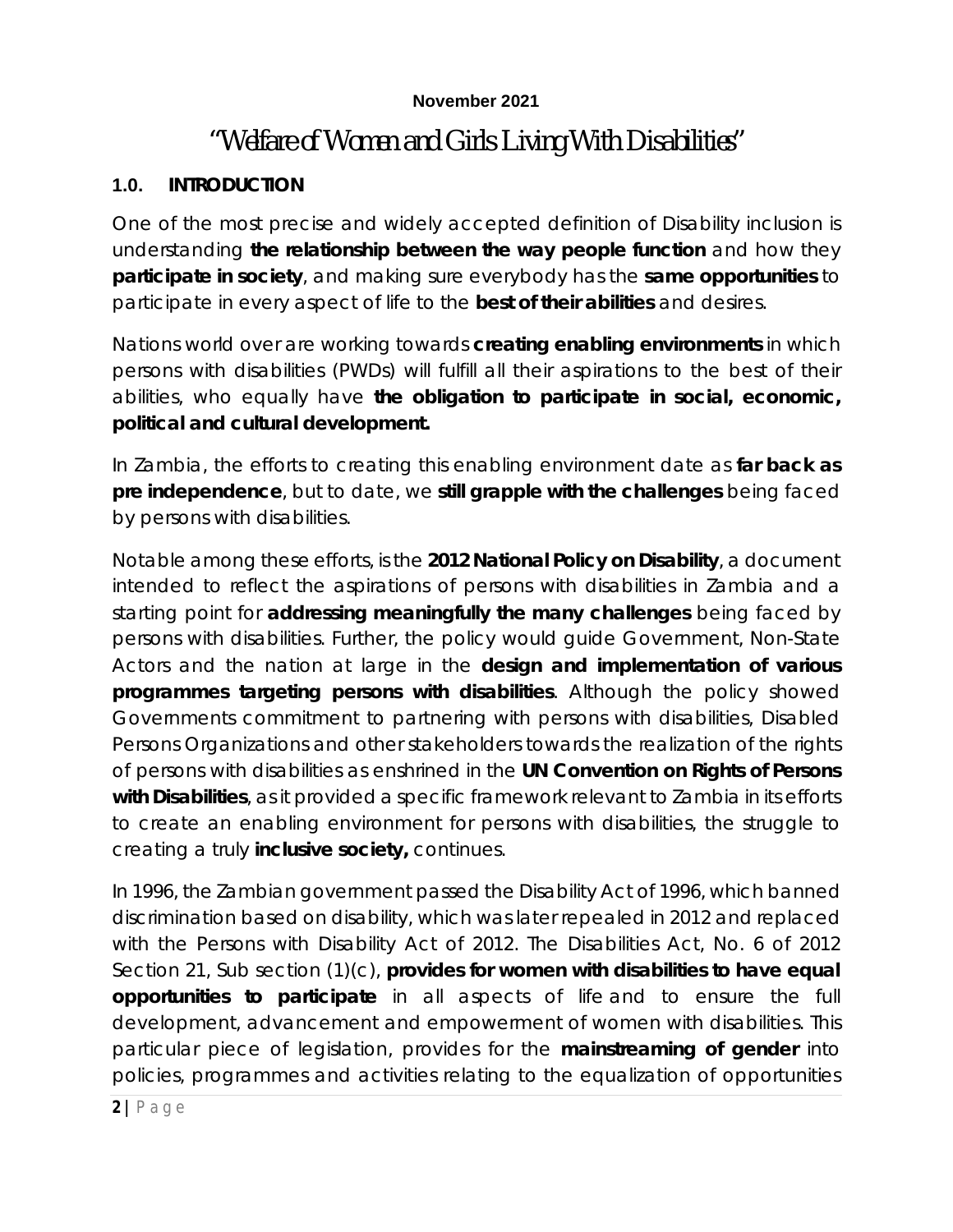for and integration of persons with disability. The Disability Act of 2012 ensures full and equal human rights and freedoms to persons with disabilities.

Further, the Persons with Disabilities Act 2012 provides for **free primary education**, ensures **that persons with disabilities are not excluded from accessing secondary and higher education** in the communities in which they live, ensures vocational training on the basis of disability and guarantees special schools for persons who cannot be enrolled in schools offering inclusive education. It also ensures **physical access to educational institutions**, ensures individualized support and access to alternative forms of communication, as well as allowances to cover extra costs attributed to learning. However, these measures fall far short of being implemented. However, there was the perception of a gap between this Act and its implementation at local level.

**The challenges are worse for women and girls** as even the Gender Equity and Equality battle is yet to be won.

This paper is a response to the request by the parliamentary committee on National Guidance and Gender Matters, to submit a memorandum *on "Welfare of women and Girls Living with Disabilities"*

(a) Efforts and progress made by the church and faith-based organizations in addressing the welfare of women and girls living with disabilities (indicating projects and programs if any)

(b)Opportunities that are available for women and girls living with disabilities

(c)Challenges, if any, faced by women and girls living with disabilities in various aspects of socio-economic life and their impact on the quality of life.

(d)Make suggestions/recommendations on how to enhance the welfare of women and girls living with disabilities.

## **2.0. Efforts and progress made by the church and faith-based organizations in addressing the welfare of women and girls living with disabilities (indicating**

The Catholic Church is the largest single Christian denomination in Zambia, and it is also the most influential. The church is spread throughout the provinces of Zambia. Among its beliefs are that **all human life comes from God and it is sacred**, no matter the condition of the person – whether disabled or abled. The church also believes in the principle of the **preferential option for the poor,** meaning that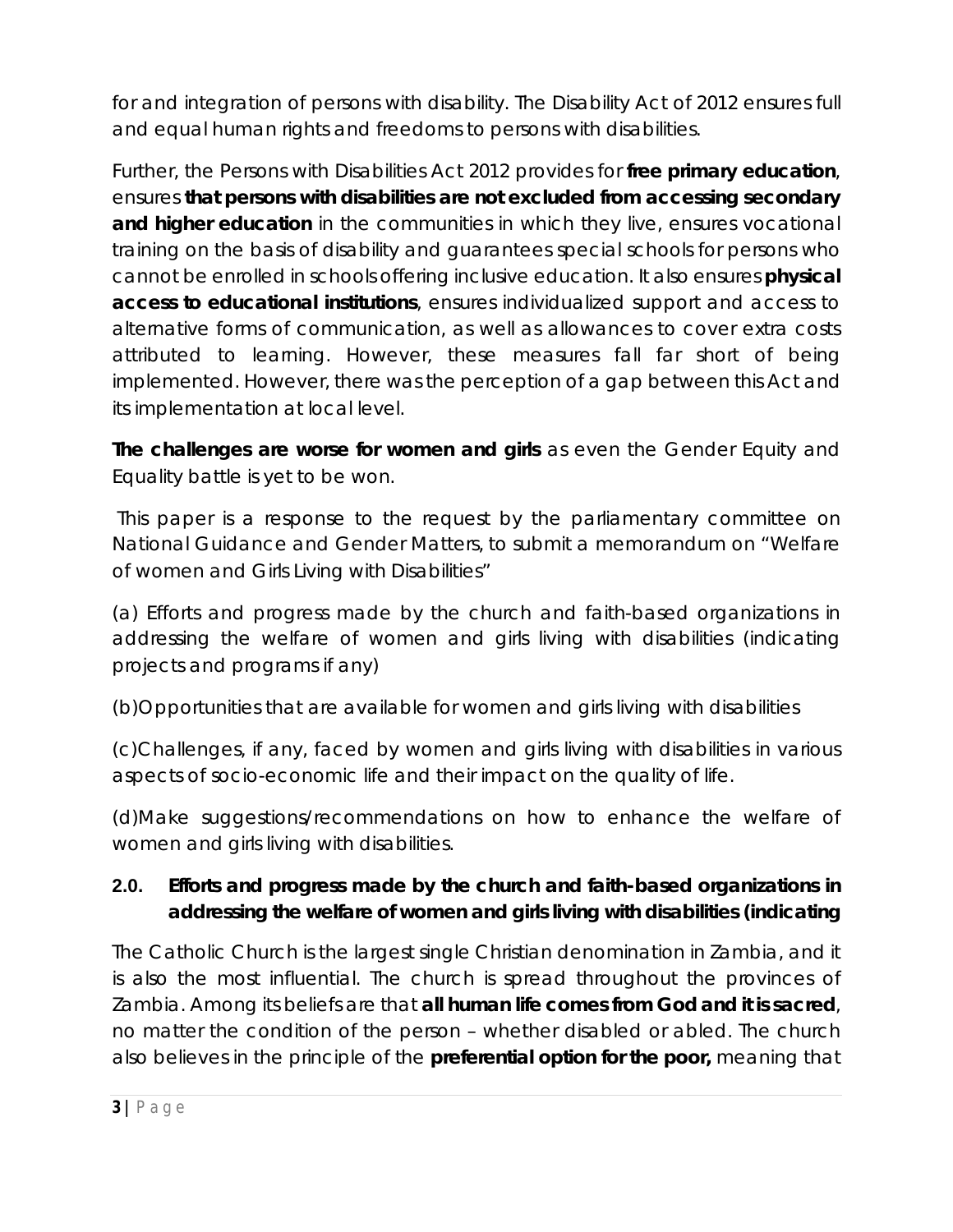**'Christians are called to look at the world from the perspective of those who are marginalized and to work in solidarity with them for justice**'. It further believes that standing with the poor and the weak, being present to them, seeing the world from the perspective of them (the poor), advocating for them, is essential to being a follower of Christ. **It basically means that the needs of the poor should take priority over the wants of the well off.**

The Catholic Church in Zambia has made a lot of effort and progress in addressing the welfare of women and girls living with disabilities. It has **built various institutions** in almost all the provinces of Zambia. Some of these institutions are schools to provide education to the vision or hearing impaired persons; some are homes for the physically impaired, some are institutions for the mentally disturbed. Notable among these are institutions like: **Da gama school** in Luanshya, schools for the deaf in Kalulushi and Solwezi, Holy cross skills training school in Mongu, Holy family training facility for various persons with disabilities in Ndola, school for the blind in Kawambwa and Mporokoso, St. Mulumba school in Choma and many others. There are **also Chesire** homes that provide rehabilitation.

Further, the conference through its development wing, **the Catholic Commission for Justice, Peace and Integral Human Development,** has programmes and projects such as; the Zambia Food Security (ZFSP), Kumena, Child Protection projects and the Election Project among others that aims at **mainstreaming disabilities.** The ZFSP has activities towards increasing household income which are mainly; trainings in entrepreneurship skills and value addition, mentorship in small enterprises management and participation in village banking scheme to access small loans to expand their businesses. One of the outputs under this outcome of increasing house hold income is to ensure that the number of people with disabilities involved in project income generating activities is increased**.**

The total PWDs participants in the programme is **425** and a total of **96 PWDs** (This figure comprises of PWDs whose household heads and those in target households involved in viable income generating activities) are actively engaged in income generating activities. The agro enterprises being managed by the PWDs include; Grocery shops, small livestock sales and vegetables.

PWDs are engaged in value addition activities, with efforts in food processing, branding and packaging.

Despite PWDs being part of the participants engaging in all these economic activities, there is **still the aspect of accessing potential markets** that has been the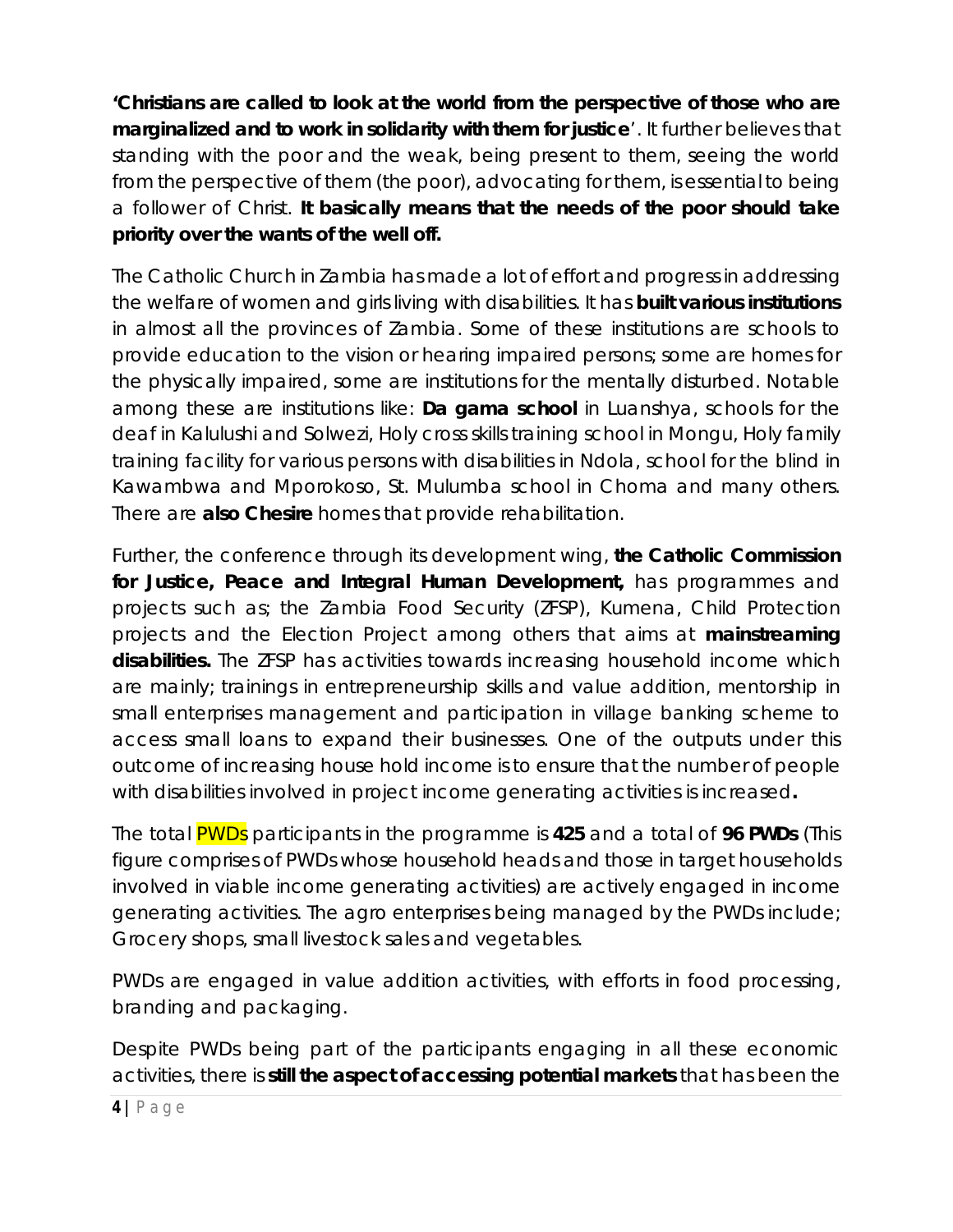biggest challenge. The products, especially perishable ones, goes to waste and most times they sell at very low prices as compared to the production costs. To help women with disabilities, who face a bigger challenge due to restricted movements to sell their produce, the programme **promotes preservation and value addition of locally produced crops**.

Also through the KUMENA project, the conference through its development wing Caritas and its diocesan partner, Caritas Kabwe, has taken the inclusion of persons living with disabilities (PWD's) very seriously and caritas ensured that it had **its staff, under the Kumena project trained in Inclusive education** and Community based rehabilitation.

The knowledge and skills gained was later shared with communities who now lead the identification and engagement of persons living with disabilities in their respective localities. As of May 2021, **Caritas Kabwe had about 25 PWD's** who were receiving individualized mentorship. Further, **the skills were very useful in ensuring that field officers become aware of the social-political contexts that the PWD** live in, how culture shapes the life of PWD's and the best way through which inclusion can be realized to ensure their maximum social, political and economic participation.

The first step to inclusion has been ensuring that the PWD's are **members of a**  farmer group, called a society of their choice formed under the Kumena project in various villages and communities. Later, **individualized community-based rehabilitation education and mentorship** is provided by staff and volunteers to motivate and encourage those identified so that they can fully participate in project activities.

Further, Caritas under the **Election Project** has been able to monitor the participation of people living with disabilities' levels of participation in the electoral process by including specific questions on disability mainstreaming in the election monitoring checklist.

Further, realising that **children a great resources** and also the leaders of tomorrow, the conference through the child protection project under Caritas Zambia has been ensuring that children living with disabilities have also been deliberately targeted by way of including one special school from Sianzongwe district (Maamba Special school) as part of the project target schools. On the other hand, the project has also been able to identify and incorporate 8 children (4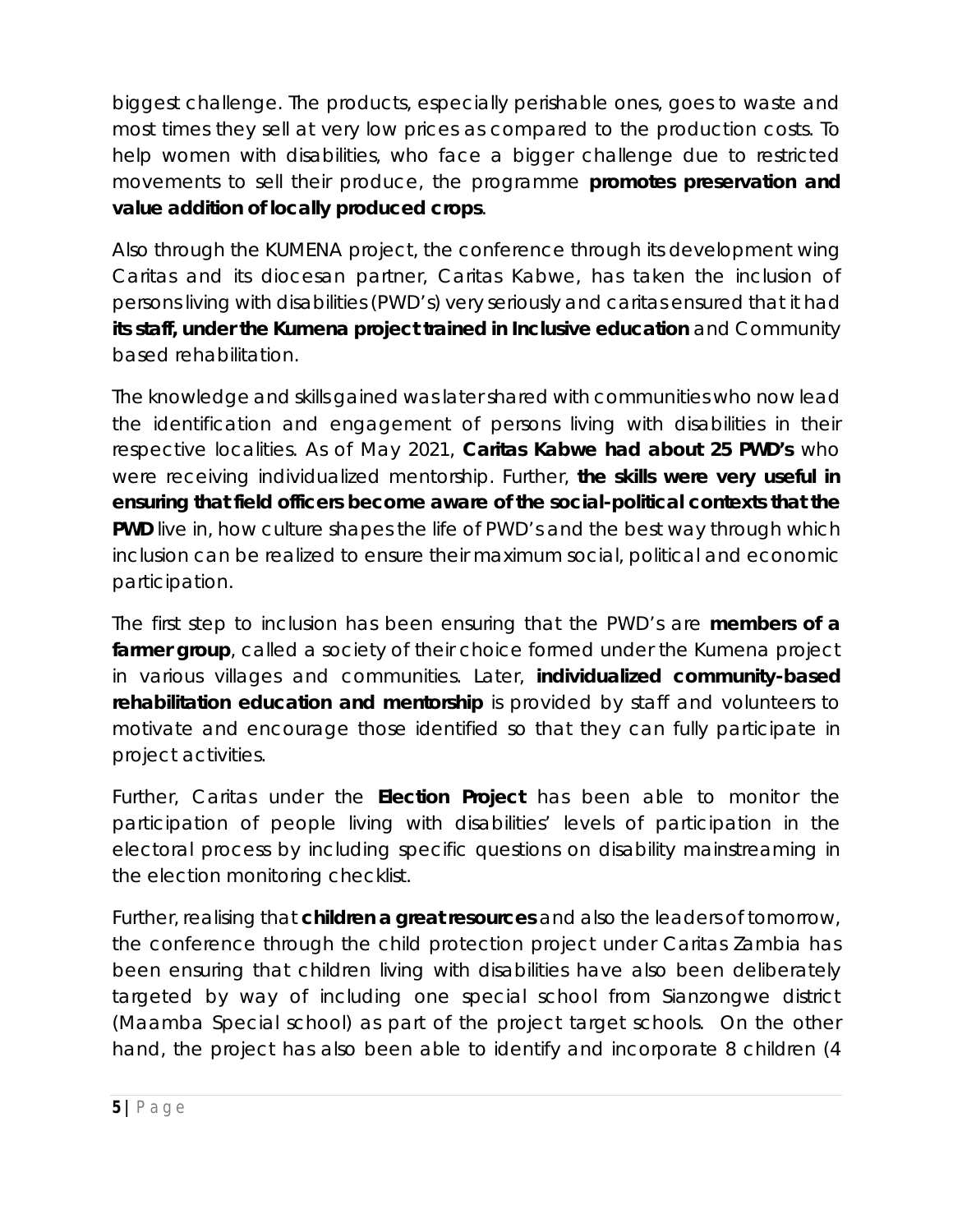boys and 4 girls) who have also been exposed and liked to the Caritas established Child Led Groups.

With regard to participating in project activities, the Conference through Caritas Zambia have been able to strengthened the capacities of community leaders and or/ traditional leaders, who make a significant part of community awareness on inclusiveness and gender mainstreaming.

While the children (girls) living with disabilities have been empowered with knowledge and skills to defend their rights and be accountable to take responsibility measures to protect themselves against all forms of violence, exploitation and abuse.

### **3.0. Opportunities that are available for women and girls living with disabilities**

Social barriers and physical obstacles are especially daunting to girls and women with disabilities**". Differently abled women and girls have few opportunities** for education, vocational training, and employment.

Although opportunities are few, there are some that can be mentioned. The fact that there are schools and other institutions built specifically to address the welfare of people with disabilities that is an opportunity that can be fully utilized. However, our role should be to **encourage /create awareness on the** availability of these opportunities so that they (PWD) take advantage of such opportunities to break that barrier.

A key approach by the conference to give equal opportunities to people with disabilities, including women and girls, **is mainstreaming**, ensuring that wherever possible women with disabilities should **receive training** with and under the same conditions as non-disabled persons, however, there is as yet not enough action or results, at least to the extent that women with disabilities everywhere are able to experience a tangible improvement in their lives. **Despite these few efforts, women and girls with disability remain in a difficult situation**.

Promoting more **inclusive societies and employment opportunities for people with disabilities** requires improved access to basic education, vocational training relevant to labour market needs and jobs suited to their skills, interests and abilities, with adaptations as needed, hence the opportunity for education is key.

Zambia has adopted a number of **laws and policies** relating to people with disabilities, all of them either directly or some insinuating that special needs of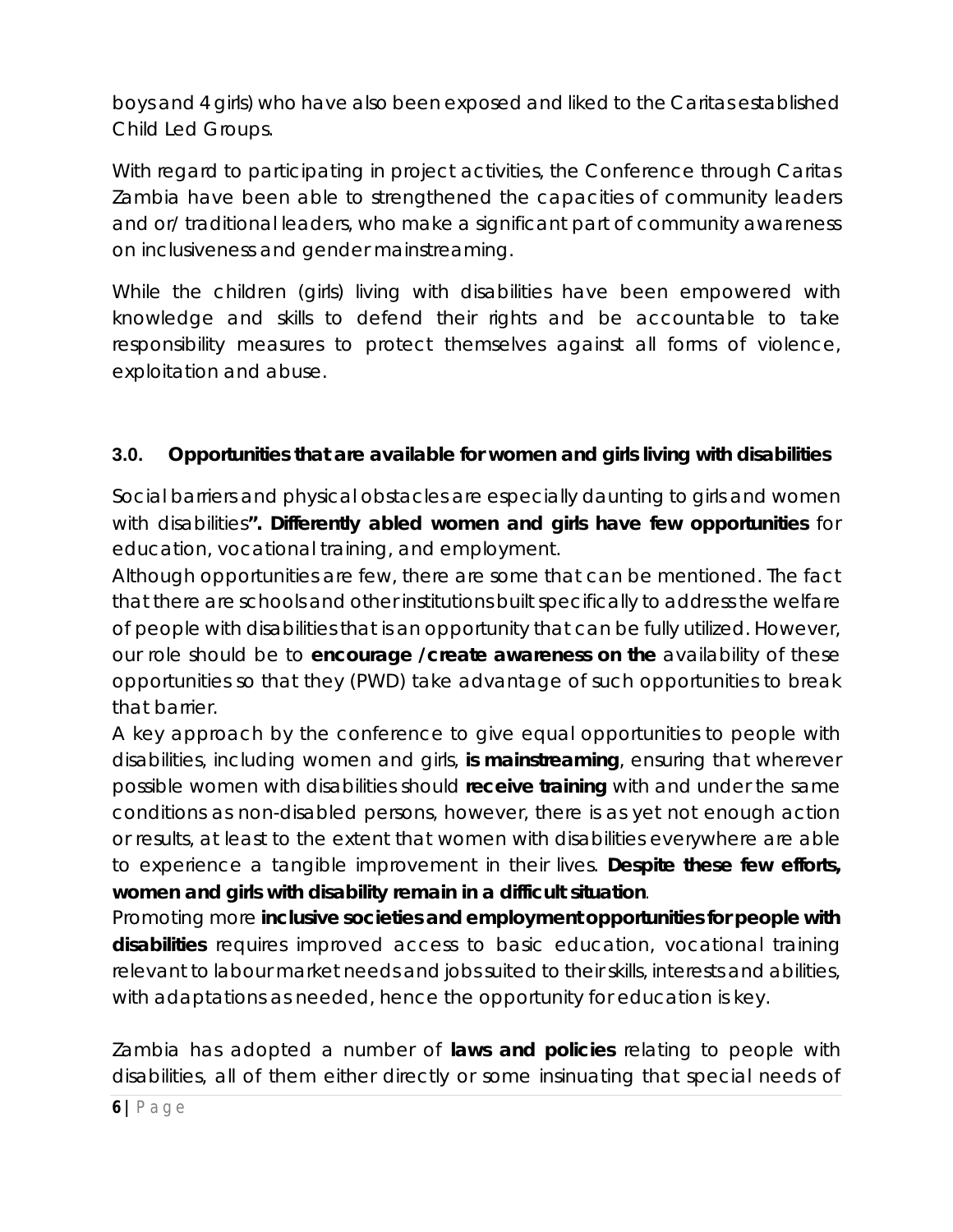people with disabilities will be taken into consideration. These are clad in statements or phrases such as "Regardless of personal Circumstances or capacity" reference to "vulnerable groups" and "all people will be provided with opportunities to improve their well-being". These laws and policies are opportunities for women, girls and all person with disabilities to care and support services. These include among others: The Technical Education, Vocational and Entrepreneurship Training (TEVET) Act, the Workers' Compensation Act, The Education Act Number 23 of 2011, the Employment Code of 2019, Labour Market Policy, the National Youth Policy, Zambia's Vision 2030, the 7<sup>th</sup> National Development Plan (SNDP), the Citizen Economic Empowerment Commission Act and the Persons with Disabilities Act among others.

## **4.0. Challenges, if any, faced by women and girls living with disabilities in various aspects of socio-economic life and their impact on the quality of life.**

Challenges facing PWD in general include: **inaccessible physical environments, particularly infrastructure, such as buildings**; under-representation at decisionmaking level; inadequate availability or affordability of assistive devices, such as wheel chairs, hearing aids and interpreting machines; and exclusion from vital information, owing, partly, to the inadequate means of communication like sign language services and Braille translations.

The situation of PWD is further compounded by their **vulnerability to HIV and AIDS**. Generally, they have little access to HIV and AIDS IEC materials and other underlying interventions. The situation is further compounded by the perception that individuals with disabilities have a lower risk of HIV infection than people without disabilities, as it is felt that they are sexually inactive. This belief leads to sexual abuse of PWD, especially women and girls.

**These challenges are widespread for women and children**. A majority of disabled women and girls live **in poverty and lack access to basic health services** and rehabilitation opportunities from being excluded from the allocation of resources. As such, they are highly susceptible to the risk of missing out on essential developmental opportunities. **In rural areas, the main problem is that many services and facilities are simply not available to persons with disabilities**.

In the communities where we work, Disability and poverty are strongly interconnected. It is a vicious cycle as poverty is a factor that will contribute to an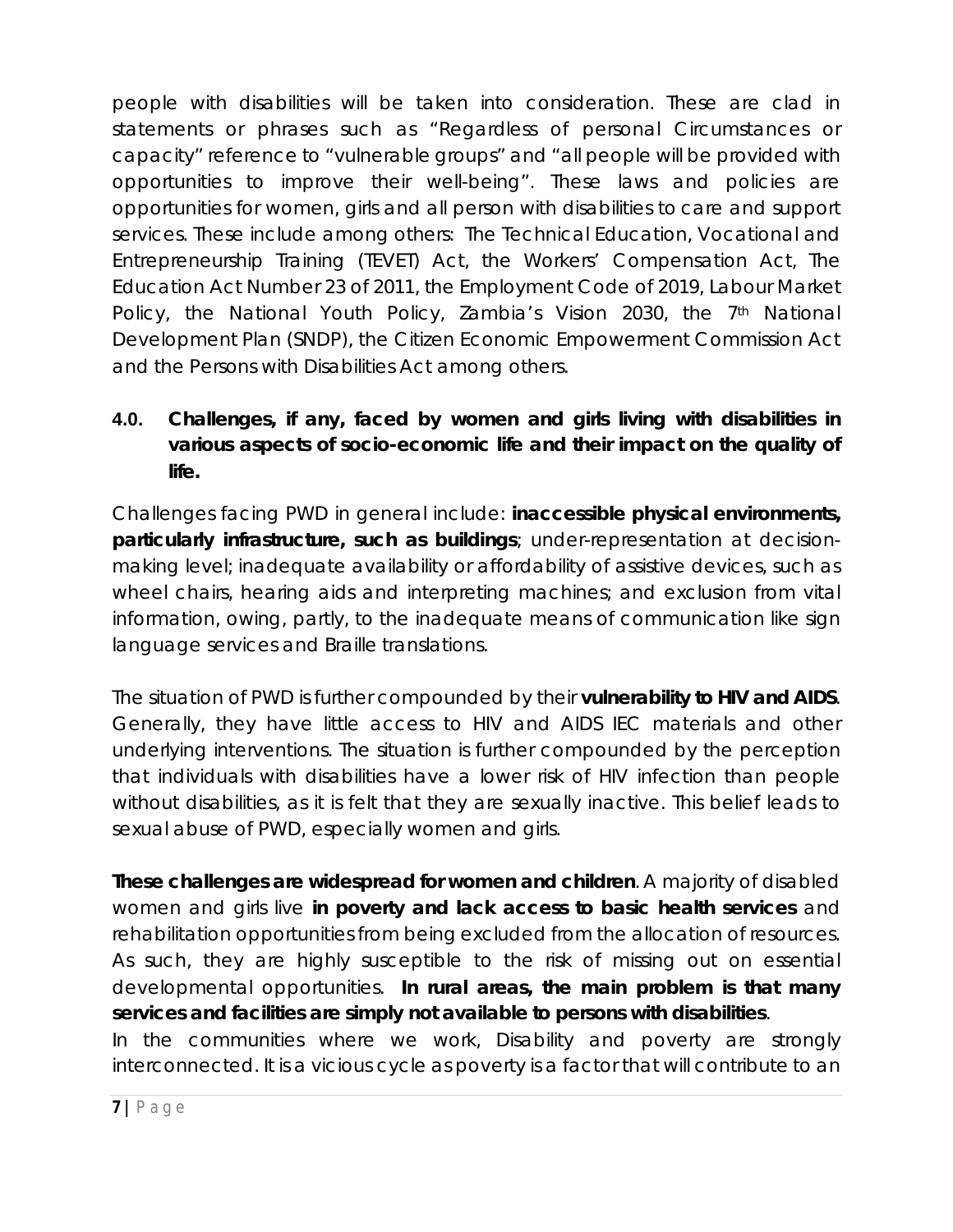increase in disability and simultaneously the presence of disability potentially create poverty. Women and girls play a critical role in rural household economy, with them potentially being the backbone of improving household income.

Lack of employment opportunities for women with disability is owing to the fact that here is generally a **lack of employment opportunities in Zambia, but also that even when PWDs are educated, the jobs that people with disabilities can take up are also few**. For the women and girls with disabilities, this problem is bigger compared to others. The other thing is that **Poor education is also one the challenges**. Some women and girls with disabilities have a challenge to learn properly, as a result they find it difficult to cope.

In the grassroots, **stigma is also a major challenge for women and girls with disability.** This can be attributed to strong cultural values that are already demeaning of women and worse still towards women with disability. This in itself makes them lack confidence to do certain thing because they are not sure of themselves.

Another challenge faced in this work has been **financial support** needed to respond to the special needs of the majority the identified PWDs and also the **resentments** by some PWDs where some parents were found to be hiding their differently abled children.

## **5.0. Make suggestions/recommendations on how to enhance the welfare of women and girls living with disabilities. Make recommendation on way forward**

- a) Existing laws should be reviewed, improved and harmonised to ensure that persons with disabilities have equal and effective protection and equal benefit of the law without discrimination.
- b) There is still need for a comprehensive policy framework that will help guide any future legal reforms meant to improve the lives of persons with disabilities.
- c) Inequality is one of the important indicators of poverty, as such disability should be one of the main focus areas for designing economic programmes aimed at poverty reduction, to make them accessible to them (PWDs).